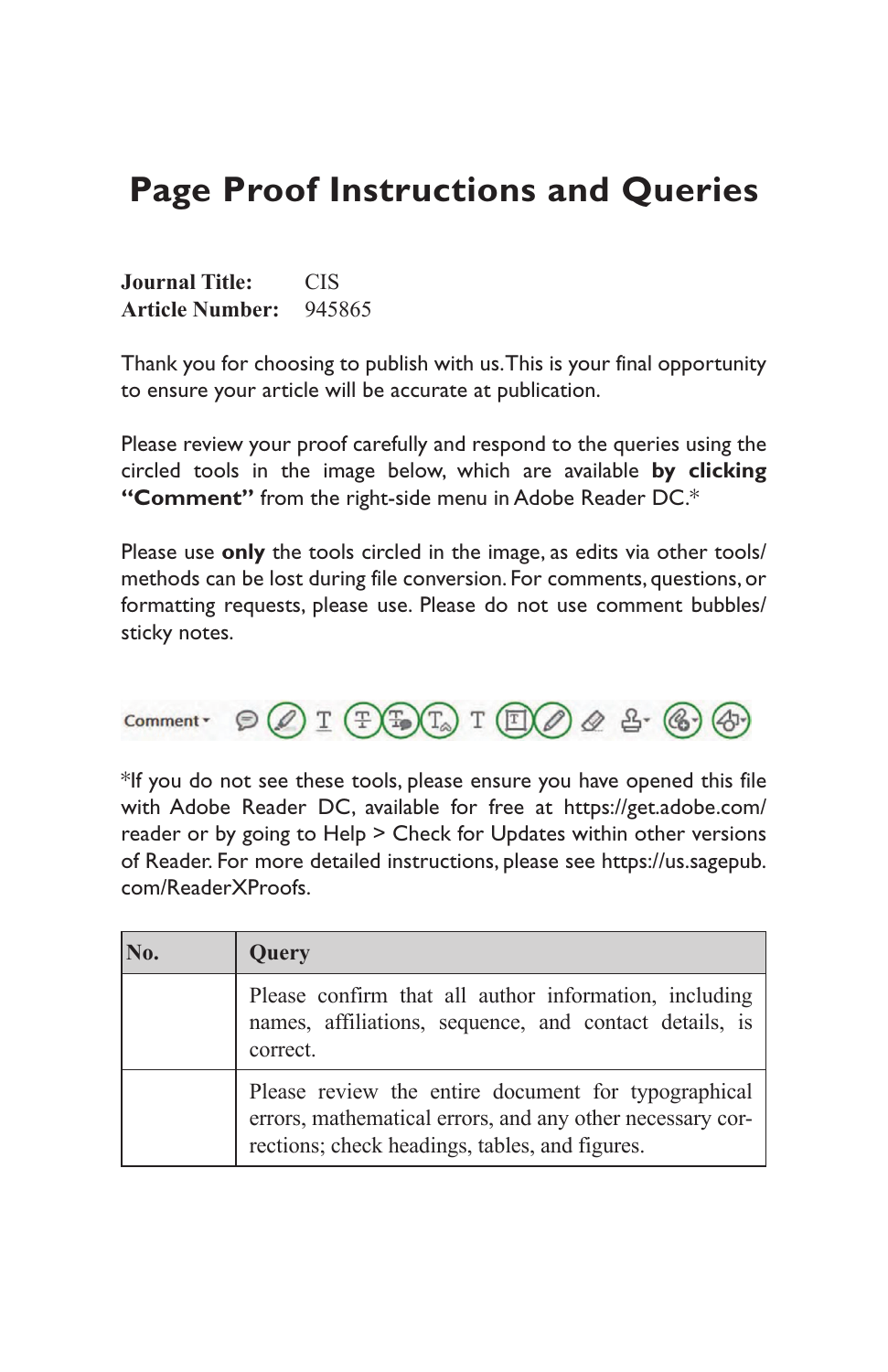## **Free Associations a Propos of Axel Michaels's Article**

## **Johannes Bronkhorst**

When Indologists prepare an edition (preferably a critical edition) or a translation of a text, they can flatter themselves with the idea that their work is done with the utmost rigour and that they do not need outside help. Once the text is there, what follows is far less rigorous. What Indologists do with texts depends to, a large extent, on their judgement or prejudice, and no rigorous method is available any longer.

One of the questions that present themselves concerns the historical reliability of the information contained in the texts. For a long time, Indologists accepted that their texts provided reliable information about early Indian society that could (almost) be taken at face value. They accepted that early Indian society had been Brahmanical, and that deviating movements (primarily Buddhism and Jainism) could not but be protest movements. Only slowly has it become clear that the texts concerned are ideologically inspired and cannot be taken at face value where historical information is concerned.

In other cases, scholars refuse to take texts at face value, apparently for no other reason than that their personal prejudices or inclinations do not like what they find there. It could be argued that the early Buddhist texts have one common theme, endlessly repeated: there is a method that leads to the end of suffering. I have not come across work by any modern scholar who takes this claim at face value; no one even bothers to reject it. It is apparently taken for granted that all those in their right mind have no place for such claims. [Contrast this with the fact that a passing

**Johannes Bronkhorst** is at the University of Lausanne, Lausanne, Switzerland. E-mail: johannes.bronkhorst@unil.ch

*Contributions to Indian Sociology* **(2020): 1–3 SAGE Publications Los Angeles/London/New Delhi/Singapore/Washington DC/ Melbourne DOI: 10.1177/0069966720945865**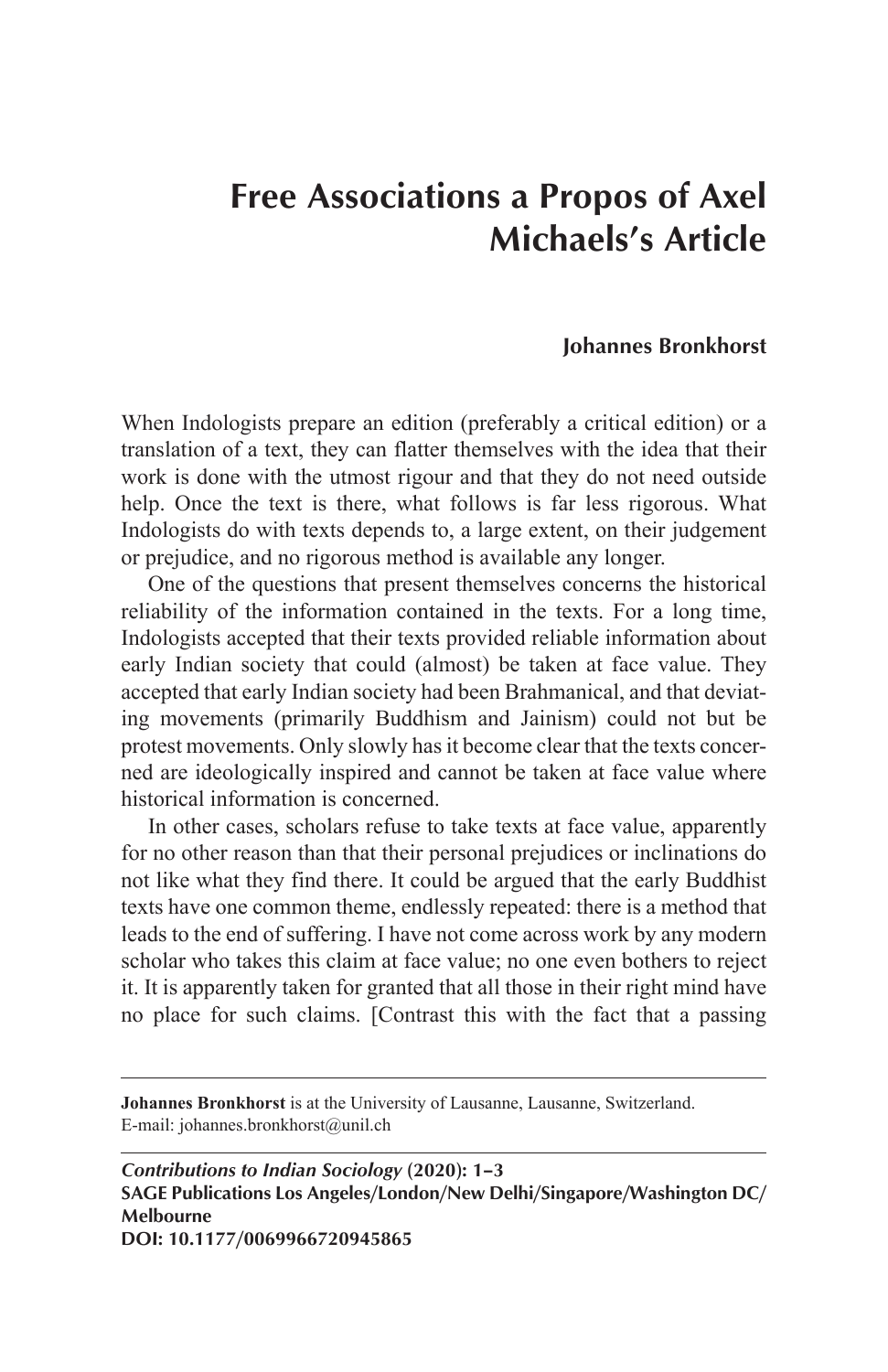reference by Plato to Atlantis has given rise to an extensive literature; the idea of a lost continent has apparently more appeal to modern readers.]

In order to be guided by something better than mere prejudice or inclination, how should Indologists proceed? It all depends on the kind of question to which they, or others, seek an answer. For the correct interpretation of, say, a medical text, it may be useful to consult modern medicine; for the correct interpretation of astronomical data, modern astronomy may help. If one wishes to know where the authors of the *Ṛgveda* (or their ancestors) came from, help is forthcoming from the study of ancient DNA (e.g. Reich 2018). If one wishes to reject the central claim of the early Buddhist canon, it seems appropriate to base such a rejection on modern psychology (which, as a matter of fact, says little about the issue). Only if one wishes to draw conclusions about ancient Indian society, sociology might be of help. In other words, there is no natural confluence between sociology and Indology. It all depends on the use one wishes to make of the texts.<sup>1</sup>

Dumont is not a good example of how sociology and Indology could collaborate. He adopted romantic notions from contemporary Indology to attribute individuality to the renouncers of ancient India (Bronkhorst 1997, 2016: 241–256 (§ III.1)). This was not an enrichment of the sociology of early India, nor did it help Indologists step beyond their prejudices (or dreams). Michaels enumerates other points (e.g. superiority of Brahmins, the central role of purity) where Dumont got it wrong, partly under the influence of Indology.

As an Indologist myself, I am open to the idea that sociology and related disciplines (short: anthropology) may help Indologists to interrogate their texts in more sophisticated and fruitful ways (as in the 'Ethno-Indology' proposed by Michaels). The study of surviving practices (sacrifices and so on) may also be helpful. The other way round, I have some doubts regarding the way in which Indology may help anthropology. As the above-mentioned case of Dumont illustrates, the 'results' of Indological research may express the prejudices or inclinations of their authors; if so, they are of no use. And if Indologists use theories and approaches borrowed from anthropology to interpret their texts, circularity may become hard to avoid.

<sup>1</sup> Cp. Michaels: 'The disciplines necessary to understand Indian society and culture must be selected according to research problems and are therefore also more than just one or two'.